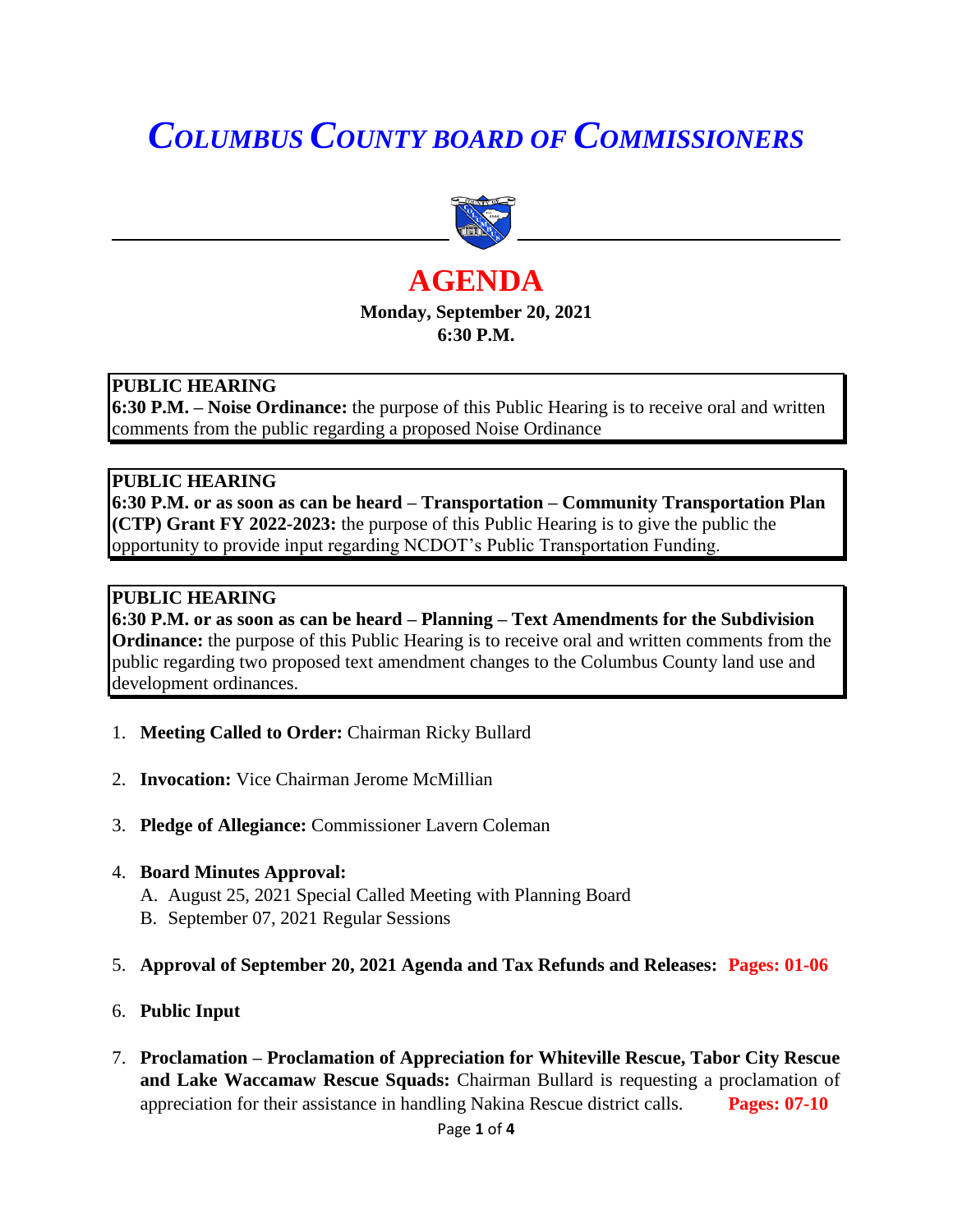**(Chairman Bullard will be present to explain and answer any questions the Commissioners may have.)**

- 8. **Resolution – Resolution of Support for Columbus County and Tri-County Prevention Action Plans:** Selena Rowell, Executive Director for Columbus County Partnership for Children, is requesting Board approval and adoption. **Pages: 11-12 (Selena Rowell will be present to explain and answer any questions the Commissioners may have.)**
- 9. **Emergency Management – Viper Radio Systems Update:** Motorola Project Manager Barry Hill will provide an update. **Pages: 13 (Barry Hill will be present to explain and answer any questions the Commissioners may have.)**
- 10. **Second Reading of Noise Ordinance and Adoption:** Chairman Ricky Bullard is requesting a second Reading of the Noise Ordinance and adoption. **Pages: 14-26 (Staff Attorney Amanda Prince will be present to explain and answer any questions the Commissioners may have.)**
- 11. **Approval of NCDOT Grant Resolution & Associated Documents:** Joy Jacobs, Director, is requesting Board Approval of the annual Public Transportation Funding Grant for Columbus County and to authorize Chairman Bullard to sign all related documents. **Pages: 27-50 (Joy Jacobs will be present to explain and answer any questions the Commissioners may have.)**
- 12. **Approval of ROAP Application and Certification:** Joy Jacobs, Director, is requesting Board Approval. **Pages: 51-77 (Joy Jacobs will be present to explain and answer any questions the Commissioners may have.)**
- 13. **Second Reading of Text Amendments for Columbus County Land Use and Development Ordinances and Adoption:** Gary Lanier is requesting Board adoption of Text Amendments concerning minimum lot size and special use permits. **Pages: 78-81 (Gary Lanier will be present to explain and answer any questions the Commissioners may have.)**
- 14. **DSS – Monthly Administrative Report:** Algernon McKenzie, Director, has provided the monthly update. **Pages: 82-90 (Algernon McKenzie has submitted a written report.)**
- 15. **Health Department – Bad Debt Write-Off:** Jay Leatherman, Interim Finance Director, is requesting Board approval of Bad Debt Write-Off of Health Department Accounts totaling \$1,803.82. **Pages: 91-92**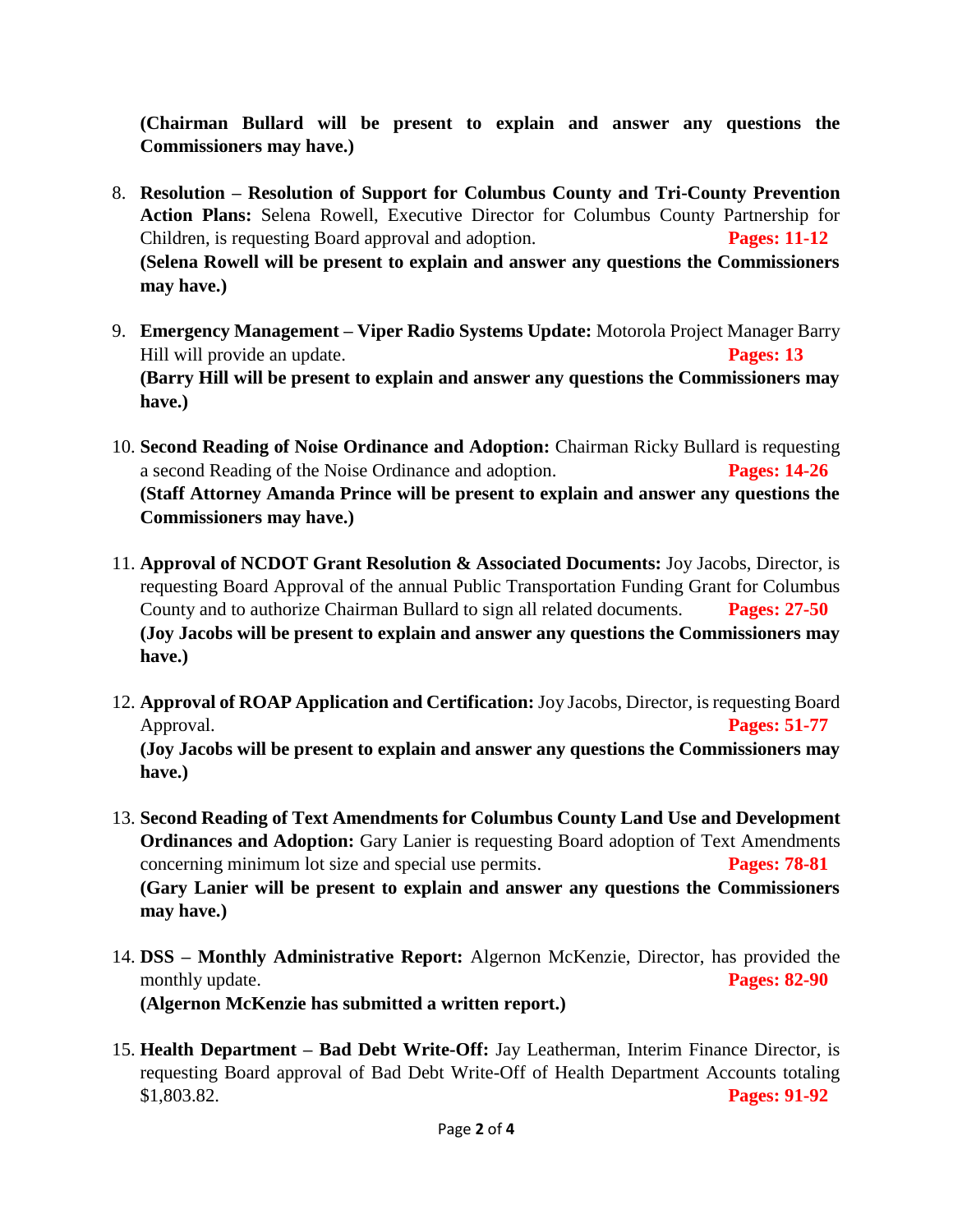**(Jay Leatherman will be present to explain and answer any questions the Commissioners may have.)**

- 16. **Finance – Monthly Finance Report – Motion to Accept:** Jay Leatherman, Interim Finance Director, is requesting Board Acceptance. **Pages: 93-97 (Jay Leatherman will be present to explain and answer any questions the Commissioners may have.)**
- 17. **Administration – Discussion Regarding Buying, Transporting, and Selling Used Detached Catalytic Converters:** Commissioner Byrd is requesting a discussion due to the high rate of catalytic converter theft in the county. **Pages: 98-106 (Eddie Madden will be present to explain and answer any questions the Commissioners may have.)**
- 18. **Modification to the Rules of Procedure for the Columbus County Board of Commissioners:** Boyd Worley, Board Attorney, is requesting modifications to the Rules of Procedure. **Pages:107-108 (Boyd Worley will be present to explain and answer any questions the Commissioners may have.)**
- 19. **Appointments/Re-Appointments/Replacements:** Staff is requesting appointments, reappointments or replacements to the following boards, committees and councils.

| <b>Legend: EB</b>    | $=$ Entire Board            |
|----------------------|-----------------------------|
| <b>Listed Zone #</b> | $=$ Individual Commissioner |
|                      |                             |

| <b>Zone I:</b>   | <b>Jerome McMillian</b> | <b>Zone V:</b>   | <b>Brent Watts</b>         |
|------------------|-------------------------|------------------|----------------------------|
| <b>Zone II:</b>  | <b>Chris Smith</b>      | <b>Zone VI:</b>  | <b>Ricky Bullard</b>       |
| <b>Zone III:</b> | Giles E. Byrd, Jr.      | <b>Zone VII:</b> | <b>Charles T. McDowell</b> |
| <b>Zone IV:</b>  | <b>Lavern Coleman</b>   |                  |                            |

| <b>COMMITTEE</b>                | <b>ZONE/EB</b> | PERSON(S)               | <b>EXPIRATION</b><br><b>DATE</b> |
|---------------------------------|----------------|-------------------------|----------------------------------|
| <b>Beaver Management</b>        |                | Vacant                  |                                  |
| <b>Program Committee</b>        |                | Vacant                  |                                  |
|                                 | Ш              | Vacant                  |                                  |
|                                 | V              | Vacant                  |                                  |
| <b>Columbus County</b>          |                | Sherica Powell          | 06/30/2021                       |
| Department of Aging             | V              | Wanda Thompson          | 06/30/2021                       |
| <b>Advisory Council</b>         |                |                         |                                  |
| <b>Columbus County Planning</b> | III            | <b>Marshall Nichols</b> | 09/30/2021                       |
| Board                           |                |                         |                                  |